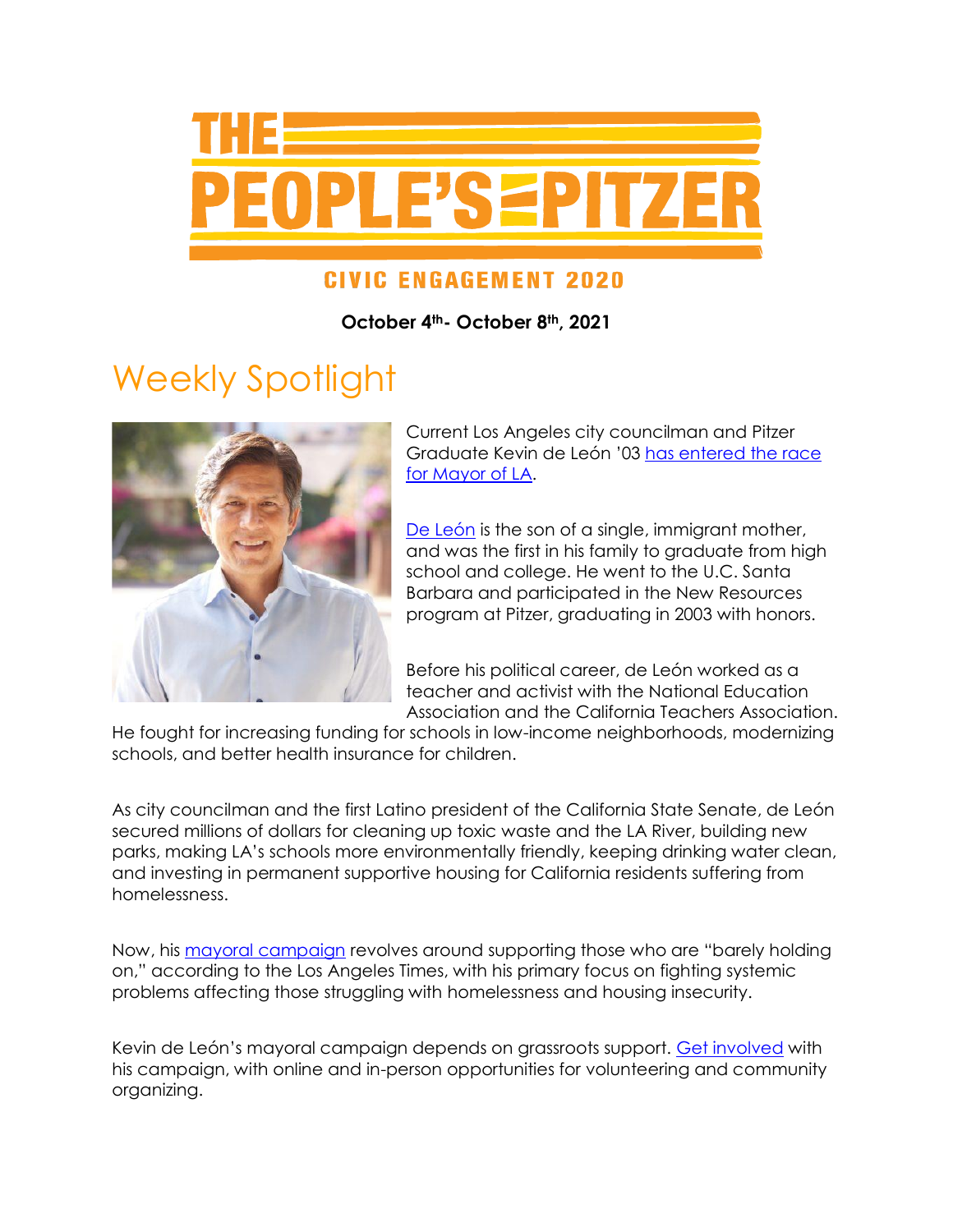## Volunteers Needed

**Our center is looking for a fluent bi-lingual Spanish/English speaker to provide live interpretation for a CEC Know Your Rights event with the National Lawyers Guild on October 28th at 5:30pm.** This event will be co-hosted by the Direct Action and The People's Pitzer pillars of the CEC and will be compensated at the rate of \$150/hour. We can provide both Spanish and English materials prior to the event for interpreter review.

The CEC is also looking for people who can provide document translation for our community partners and live interpretation at other CEC and community partner events. Written translation work is compensated at the rate of \$33/hour. For example, **community partner Huerta del Valle has asked for ongoing support with their farmer's training program brochures and live sessions**.

If you are interested in paid opportunities for either written translation or live interpretation, please email Ari Wood@pitzer.edu and [adcohen@students.pitzer.edu](mailto:adcohen@students.pitzer.edu) with your level of Spanish experience, availability, and services you're interested in providing.

#### Save the Date

**TOMORROW! October 5 @ 6:00 pm - 7:00 pm: [Pitzer Industry Series: Government/Public](https://www.pitzer.edu/event/pitzer-industry-series-government-public-policy/)  [Policy](https://www.pitzer.edu/event/pitzer-industry-series-government-public-policy/)**

Virtual Event - [Register here](https://app.joinhandshake.com/events/830760?mass_email_id=943074&lor=1&utm_source=mass_mailer&utm_medium=email&utm_content=943074&utm_campaign=uni_targeted_emails)

Meet with alumni who are currently working in the Government/Public Policy industries. This program is part of a series that provides us with a regular platform for Pitzer alumni and families as well as employers to discuss careers in a variety of fields. In typical Pitzer fashion, we have specifically designed these series events to be small, approximately 10-15 students, to allow for meaningful conversations.

Confirmed panelists are alumni who work at the following organizations: Citizens for Responsibility and Ethics in Washington, a Legislative Representative from the League of California Cities; and a Legislative Correspondent for U.S. Senator Martin Heinrich (D-NM).

**October 13 @ 6:15 pm - 7:30 pm: [College for All Organizing: Connecting the Local to](https://drive.google.com/file/d/1A0I0VIOfjp-YbkdQxAdr05-Ed3vWnnz5/view)  [Statewide Coalition-Building for Educational Change](https://drive.google.com/file/d/1A0I0VIOfjp-YbkdQxAdr05-Ed3vWnnz5/view)** Virtual Event - [Register here](https://pitzer.zoom.us/meeting/register/tZMkfumrrTsiHtUh88HfIDpt9v-Qlo56Fenk)

The Latino and Latina Roundtable College for All Coalition Committee works to generate educational policies that foster leadership development, civic engagement,